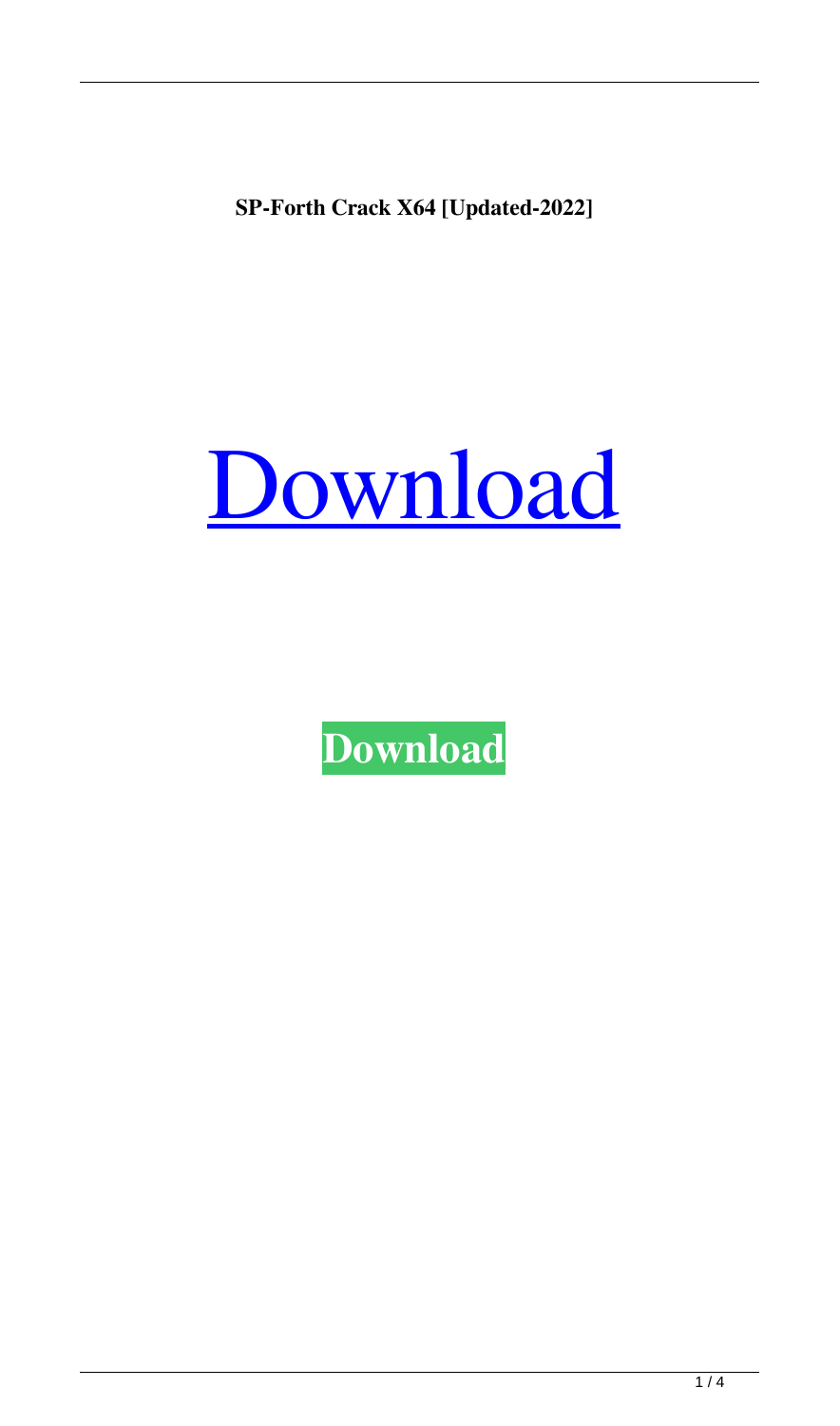## **SP-Forth**

SP-Forth is a complete yet compact operating system: Just the system: SP-Forth filesize is about 25 MB of source code + about 10 MB binaries, plus 16 MB of libraries; The full kernel (as running OS): SP-Forth filesize is only about 3.6 MB (without the compile time libraries), It can be booted on bare-metal systems; It can run in virtual machines (e.g., KVM, QEMU, VirtualBox, VMware); It runs in a small number of physical hardware platforms (PC, ARM, MIPS); The compiler is totally portable. That makes SP-Forth extremely easy to port and use; With full ANS'94 support, SP-Forth is only a few times slower than assembler. SP-Forth can run under a variety of operating systems (e.g. Linux, FreeBSD, FreeBSD, NetBSD, macOS, iOS, Android, Windows, FreeDOS); It has been ported to a lot of other platforms (among which there are RT-Thread, Raspberry Pi, Commodore, MSP430, Zilog Z80, etc.); It has been ported to a lot of microcontrollers (PIC, ARM, and many more) It has been ported to a lot of systems (e.g. VxWorks, M68K, PowerPC, SPARC, etc.); It supports many programming languages (e.g. Forth, AWK, Java, JavaScript,...) SP-Forth can be programmed as either an Assembly language (in standalone or embedded mode), or as a high-level language (in either standalone or in a virtual machine mode). It has a very small kernel. The kernel manages the execution of the user programs, the interaction with the operating system, and provides facilities for interactive programs (including the file system, process control, I/O). The kernel is extremely optimized for speed, at the cost of simplicity and extensibility. The kernel is heavily based on ANS'94; It makes use of many features of ANS'94, including but not limited to the task model, network, persistent storage (disk) and name space (file system). The compiler supports a variety of platforms, platforms, and tools (e.g. GCC, MinGW

## **SP-Forth Free**

81e310abbf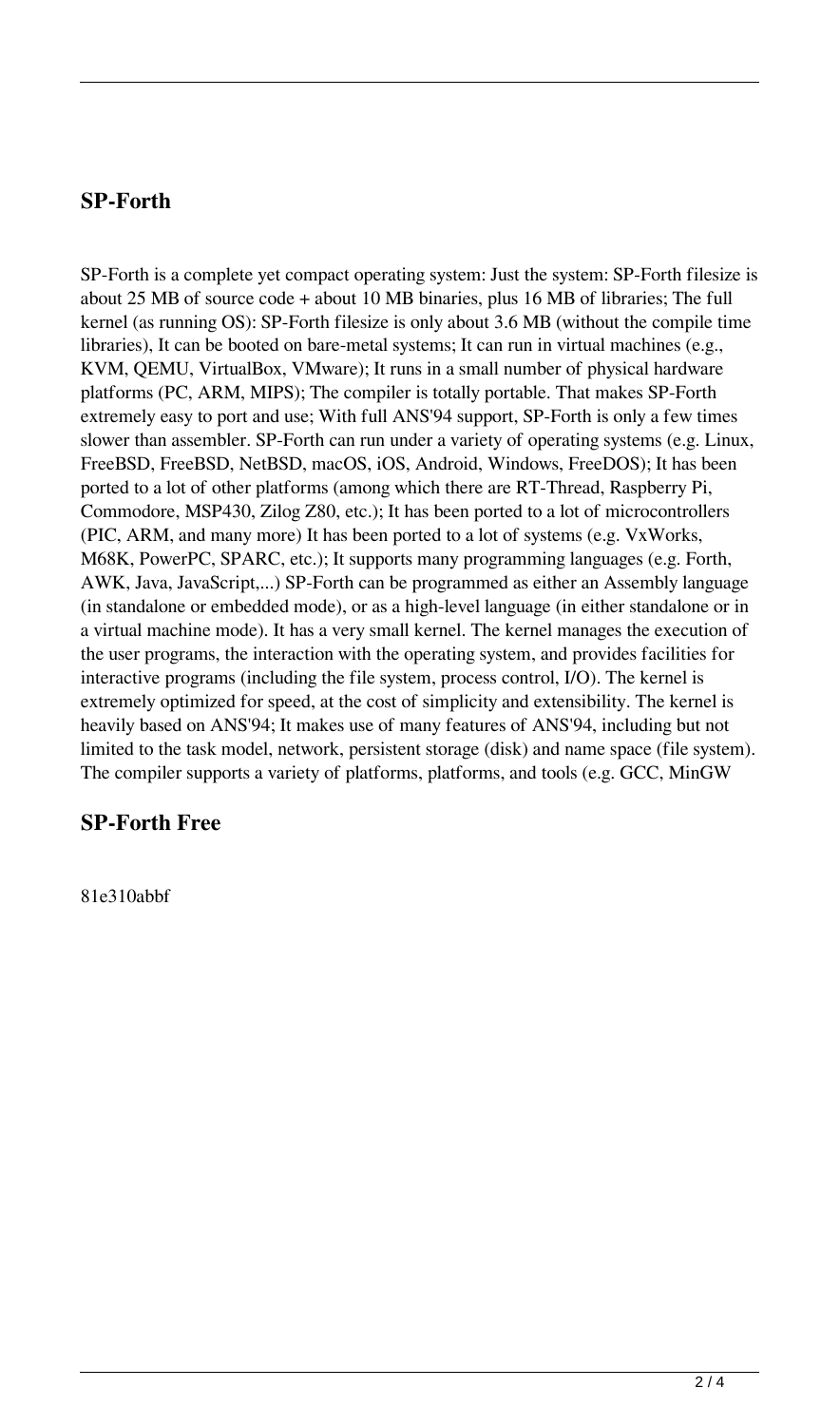### **SP-Forth**

#### **What's New In?**

SP-Forth is a reliable and comfortable forth system producing optimized native code for the Intel x86 processors. SP-Forth features optimized native code generation, high speed execution, full ANS'94 support, small yet highly-extensible kernel, big number of additional libraries for developing sophisticated windows applications, active and helpful community. BitBlt is a dynamic array oriented graphics toolkit. It features simple and fast drawing, as well as efficient use of the screen buffer. Currently, the toolkit contains two algorithms for blitting: 1. direct blitting and 2. bitblt, which is bitmap-oriented. Using dynamic arrays and bitmaps, the toolkit allows you to generate blits in less than 70 lines of code, using only three types of operations: 1. reading an array element, 2. computing the length of the array, and 3. copying an array. BitBlt is a dynamic array oriented graphics toolkit. It features simple and fast drawing, as well as efficient use of the screen buffer. Currently, the toolkit contains two algorithms for blitting: 1. direct blitting and 2. bitblt, which is bitmap-oriented. Using dynamic arrays and bitmaps, the toolkit allows you to generate blits in less than 70 lines of code, using only three types of operations: 1. reading an array element, 2. computing the length of the array, and 3. copying an array. DCP is a compact and fast Graphical Toolkit for applications that need to render bitmaps in screen resolution. DCP is designed to be an easy to use interface to the internal support of the graphical card. The result is that it is possible to write applications that use DCP even on cards with no support for it. DCP is a compact and fast Graphical Toolkit for applications that need to render bitmaps in screen resolution. DCP is designed to be an easy to use interface to the internal support of the graphical card. The result is that it is possible to write applications that use DCP even on cards with no support for it. DWM is a dynamic window manager that is optimized for server use. DWM is a nice alternative to Xorg or other WMs. It features a simple API that is easily extensible, built-in, powerful and clean. It is capable of real time graphics as well as animation. DWM is a dynamic window manager that is optimized for server use. DWM is a nice alternative to Xorg or other WMs. It features a simple API that is easily extensible, built-in, powerful and clean. It is capable of real time graphics as well as animation. Escape from Noise is a simple and fast graphics library for direct bitmap display. Based on the much-acclaimed Java-Escape from Noise graphics library, it is designed